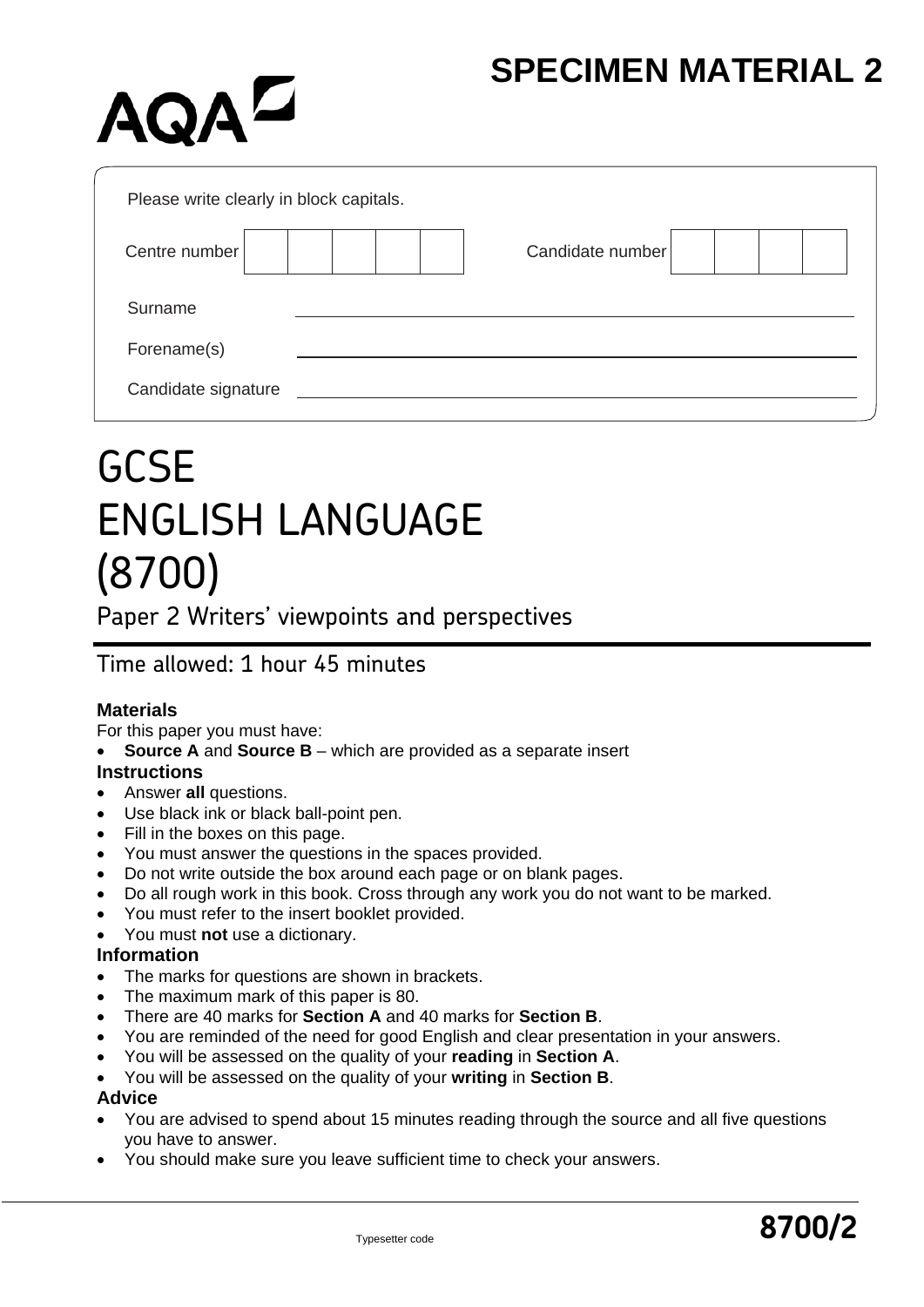|                            |   | <b>Section A: Reading</b>                                                                           |                     |           |
|----------------------------|---|-----------------------------------------------------------------------------------------------------|---------------------|-----------|
|                            |   | Answer all questions in this section.<br>You are advised to spend about 45 minutes on this section. |                     |           |
| $\mathbf 0$<br>$\mathbf 1$ |   | Read again the first part of source A, lines 1 to 14.                                               |                     |           |
|                            |   | Choose four statements below which are TRUE.                                                        |                     |           |
|                            |   | Shade the boxes of the ones that you think are true<br>Choose a maximum of four statements.         |                     |           |
|                            | A | Anton is standing in water, covered in mud.                                                         | $\bigcirc$          |           |
|                            | B | Anton is being carried away by the current.                                                         | $\circ$             |           |
|                            | C | Glastonbury is a scene of near-total devastation.                                                   | $\circ$             |           |
|                            | D | The moorings of the tents are floating down the hillside.                                           | $\circ$             |           |
|                            | E | The writer is shivering and caught in a thunderstorm.                                               | $\circ$             |           |
|                            | F | Half-naked people are running after their tents.                                                    | $\circ$             |           |
|                            | G | At first, the writer was not pleased to be sent to Glastonbury.                                     | $\circ$             |           |
|                            | H | The writer was not surprised to find it was wet and muddy.                                          | $\circlearrowright$ |           |
|                            |   |                                                                                                     |                     | [4 marks] |
|                            |   |                                                                                                     |                     |           |
|                            |   |                                                                                                     |                     |           |
|                            |   |                                                                                                     |                     |           |
|                            |   |                                                                                                     |                     |           |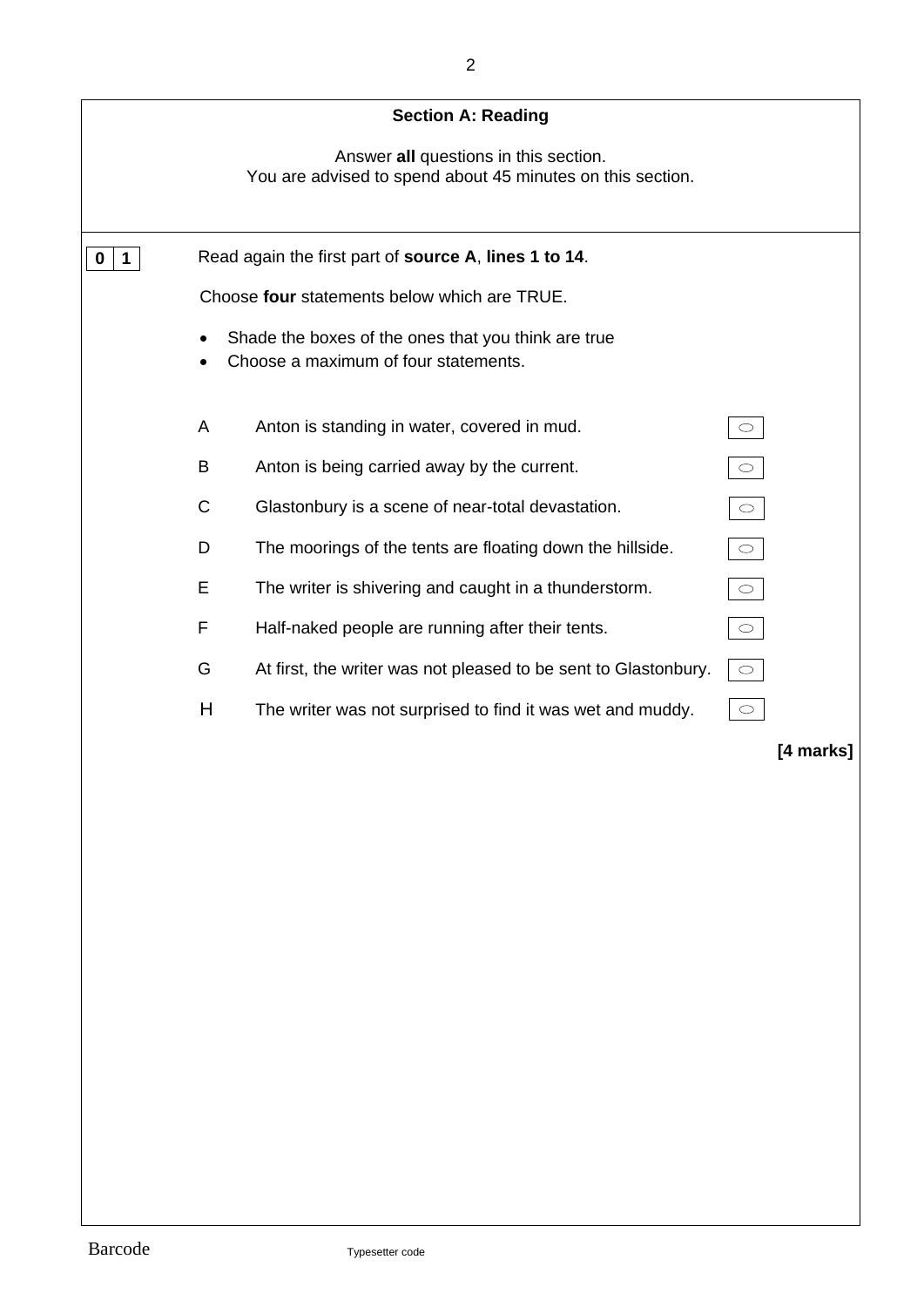| $\vert$ 2<br>$\mathbf{0}$ | You need to refer to source A and source B for this question:                      |
|---------------------------|------------------------------------------------------------------------------------|
|                           | The things to see and do at Glastonbury Festival and Greenwich Fair are different. |
|                           | Use details from both sources to write a summary of the differences.               |
|                           | [8 marks]                                                                          |
|                           |                                                                                    |
|                           |                                                                                    |
|                           |                                                                                    |
|                           |                                                                                    |
|                           |                                                                                    |
|                           |                                                                                    |
|                           |                                                                                    |
|                           |                                                                                    |
|                           |                                                                                    |
|                           |                                                                                    |
|                           |                                                                                    |
|                           |                                                                                    |
|                           |                                                                                    |
|                           |                                                                                    |
|                           |                                                                                    |
|                           |                                                                                    |
|                           |                                                                                    |
|                           |                                                                                    |
|                           |                                                                                    |
|                           |                                                                                    |
|                           |                                                                                    |
|                           |                                                                                    |
|                           |                                                                                    |
|                           |                                                                                    |
|                           |                                                                                    |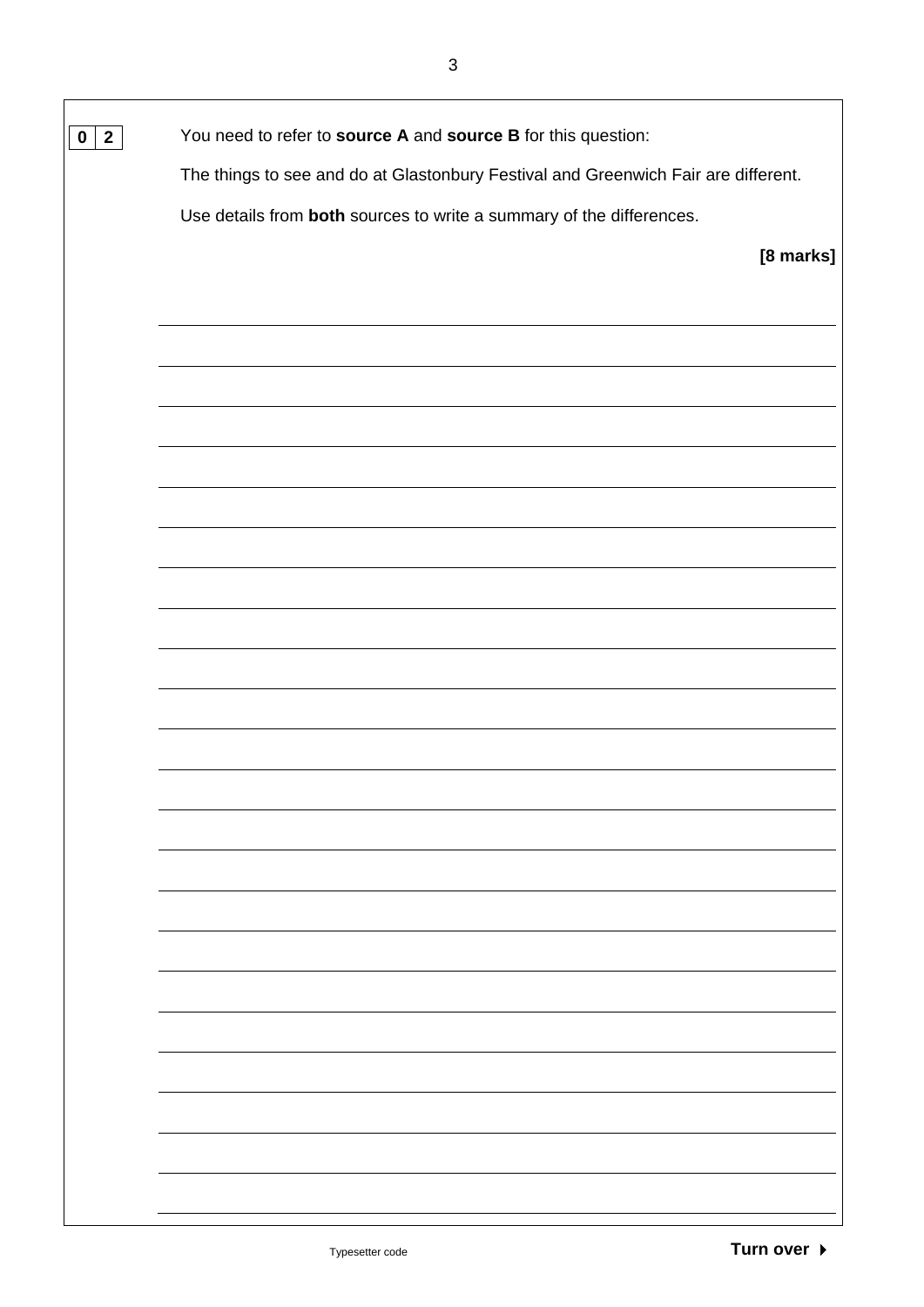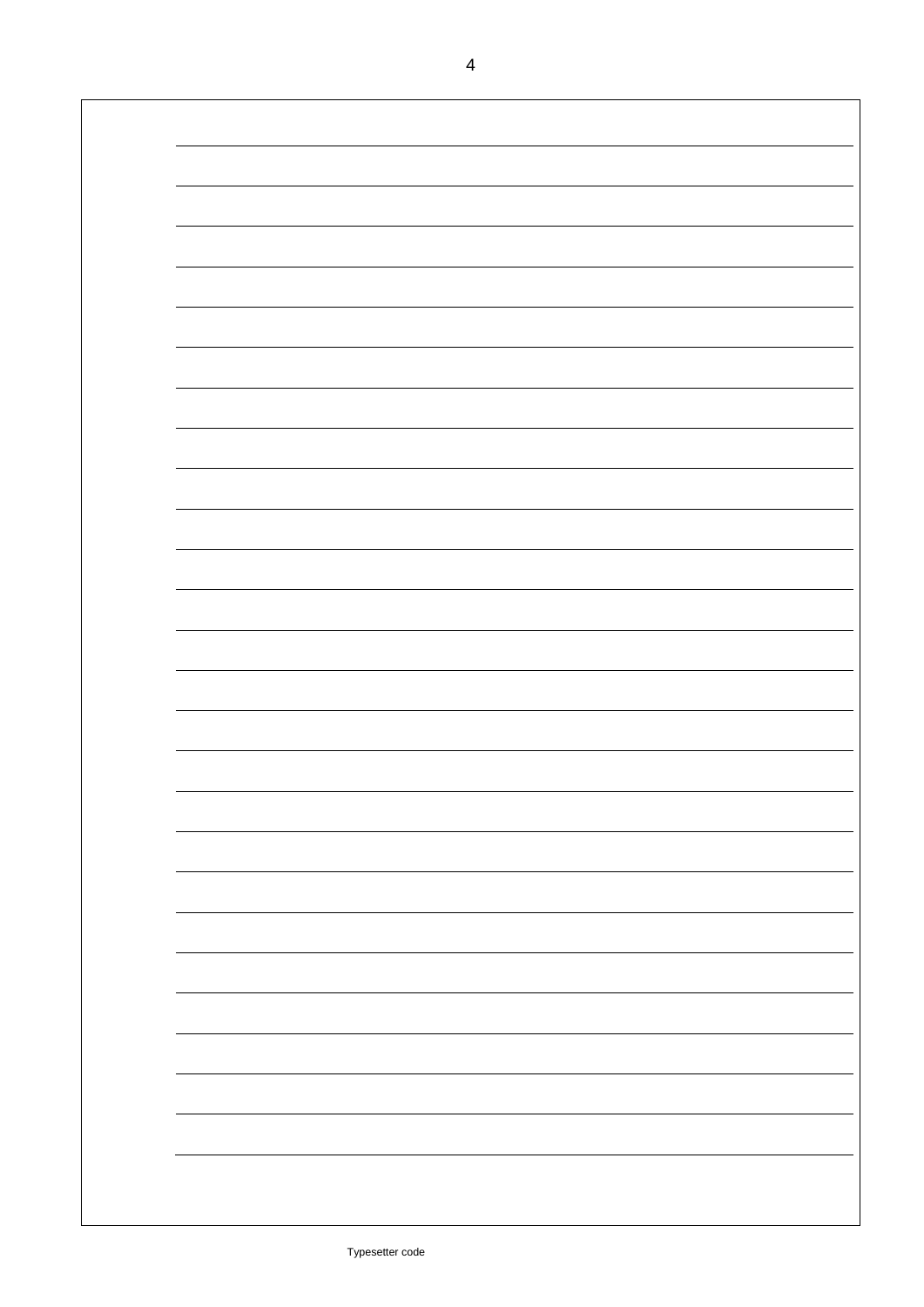| $3\phantom{a}$<br>$\mathbf 0$ | You now need to refer only to source B, Dickens' description of the fair itself (from<br>line 19 to the end). |
|-------------------------------|---------------------------------------------------------------------------------------------------------------|
|                               | How does Dickens use language to make you, the reader, feel part of the fair?                                 |
|                               | [12 marks]                                                                                                    |
|                               |                                                                                                               |
|                               |                                                                                                               |
|                               |                                                                                                               |
|                               |                                                                                                               |
|                               |                                                                                                               |
|                               |                                                                                                               |
|                               |                                                                                                               |
|                               |                                                                                                               |
|                               |                                                                                                               |
|                               |                                                                                                               |
|                               |                                                                                                               |
|                               |                                                                                                               |
|                               |                                                                                                               |
|                               |                                                                                                               |
|                               |                                                                                                               |
|                               |                                                                                                               |
|                               |                                                                                                               |
|                               |                                                                                                               |
|                               |                                                                                                               |
|                               |                                                                                                               |
|                               |                                                                                                               |
|                               |                                                                                                               |
|                               |                                                                                                               |
|                               |                                                                                                               |
|                               |                                                                                                               |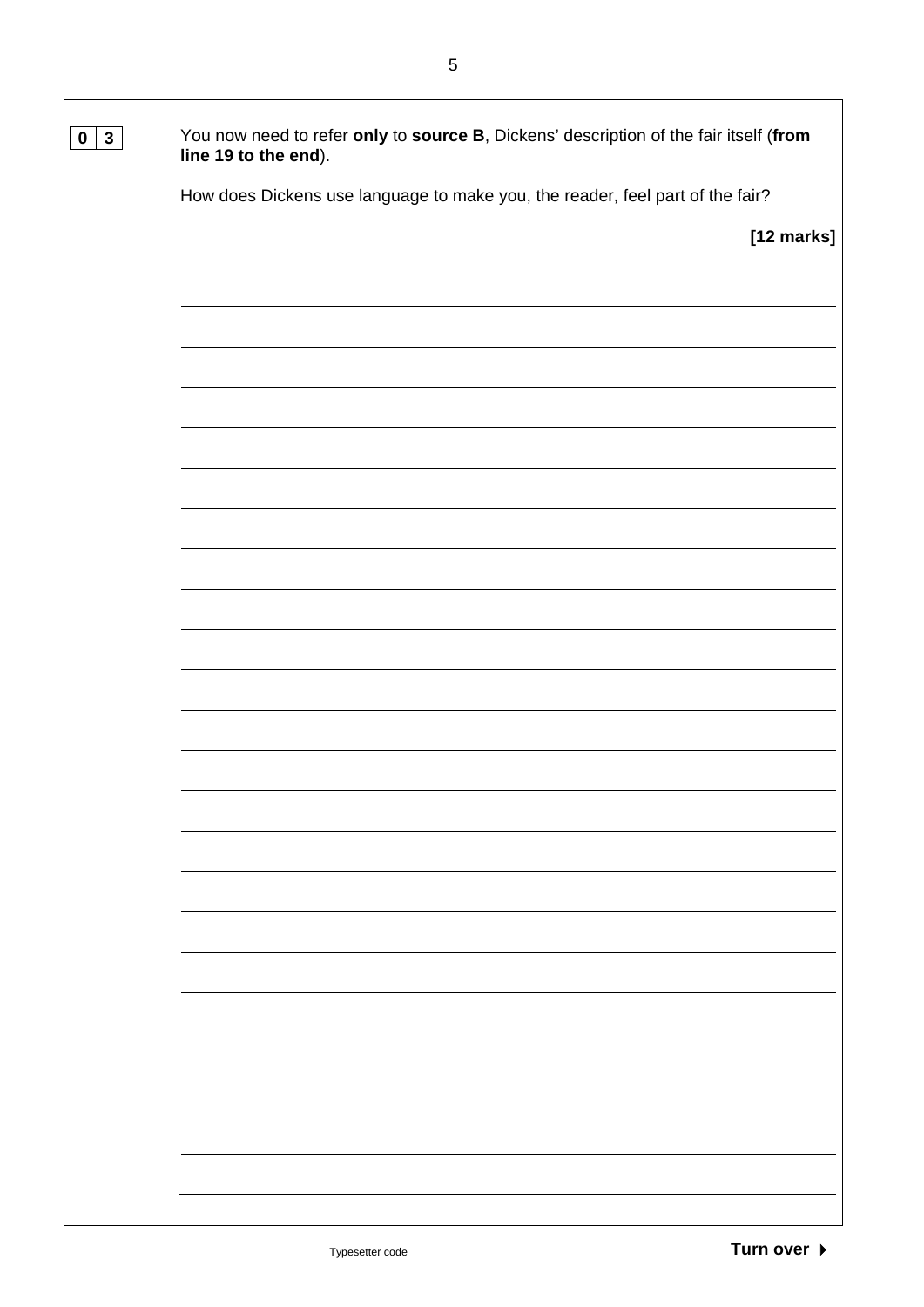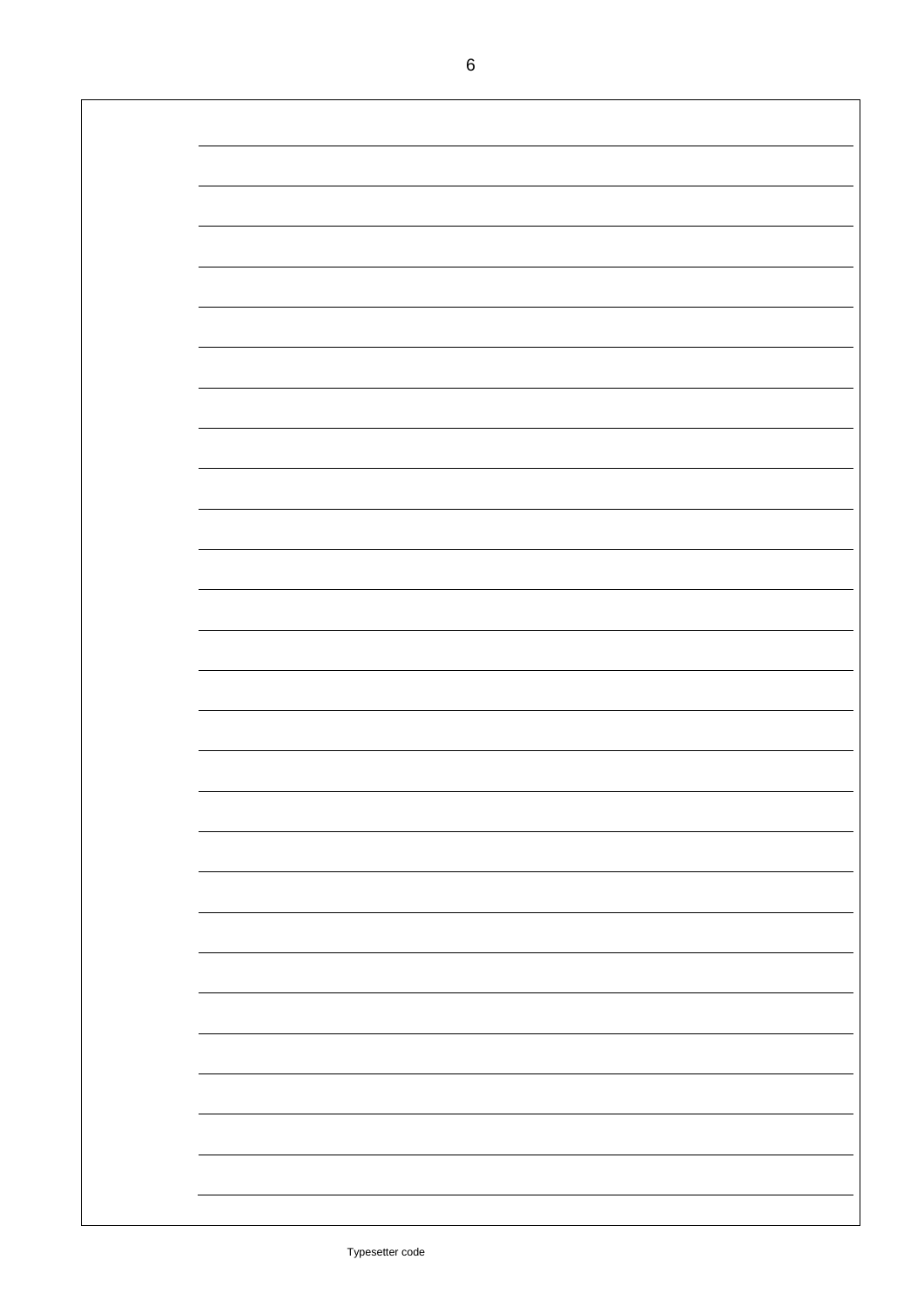| 4<br>0 | For this question, you need to refer to the whole of source A together with the whole<br>of source B.                                                                         |
|--------|-------------------------------------------------------------------------------------------------------------------------------------------------------------------------------|
|        | Compare how the writers have conveyed their different views and experiences of the<br>festival and fair they describe.                                                        |
|        | In your answer, you could:                                                                                                                                                    |
|        | compare their different views and experiences<br>compare the methods they use to convey those views and experiences<br>٠<br>support your ideas with references to both texts. |
|        | [16 marks]                                                                                                                                                                    |
|        |                                                                                                                                                                               |
|        |                                                                                                                                                                               |
|        |                                                                                                                                                                               |
|        |                                                                                                                                                                               |
|        |                                                                                                                                                                               |
|        |                                                                                                                                                                               |
|        |                                                                                                                                                                               |
|        |                                                                                                                                                                               |
|        |                                                                                                                                                                               |
|        |                                                                                                                                                                               |
|        |                                                                                                                                                                               |
|        |                                                                                                                                                                               |
|        |                                                                                                                                                                               |
|        |                                                                                                                                                                               |
|        |                                                                                                                                                                               |
|        |                                                                                                                                                                               |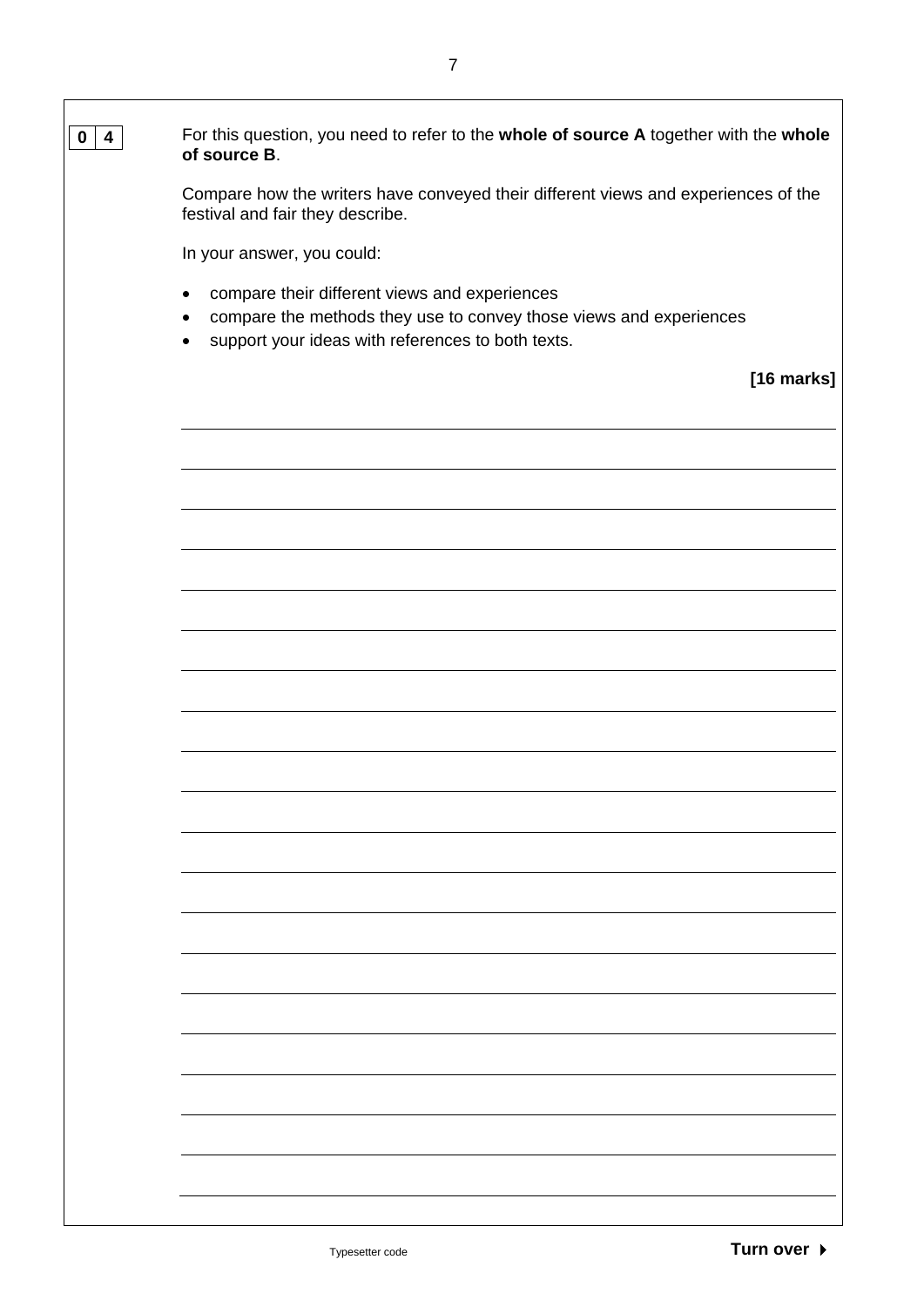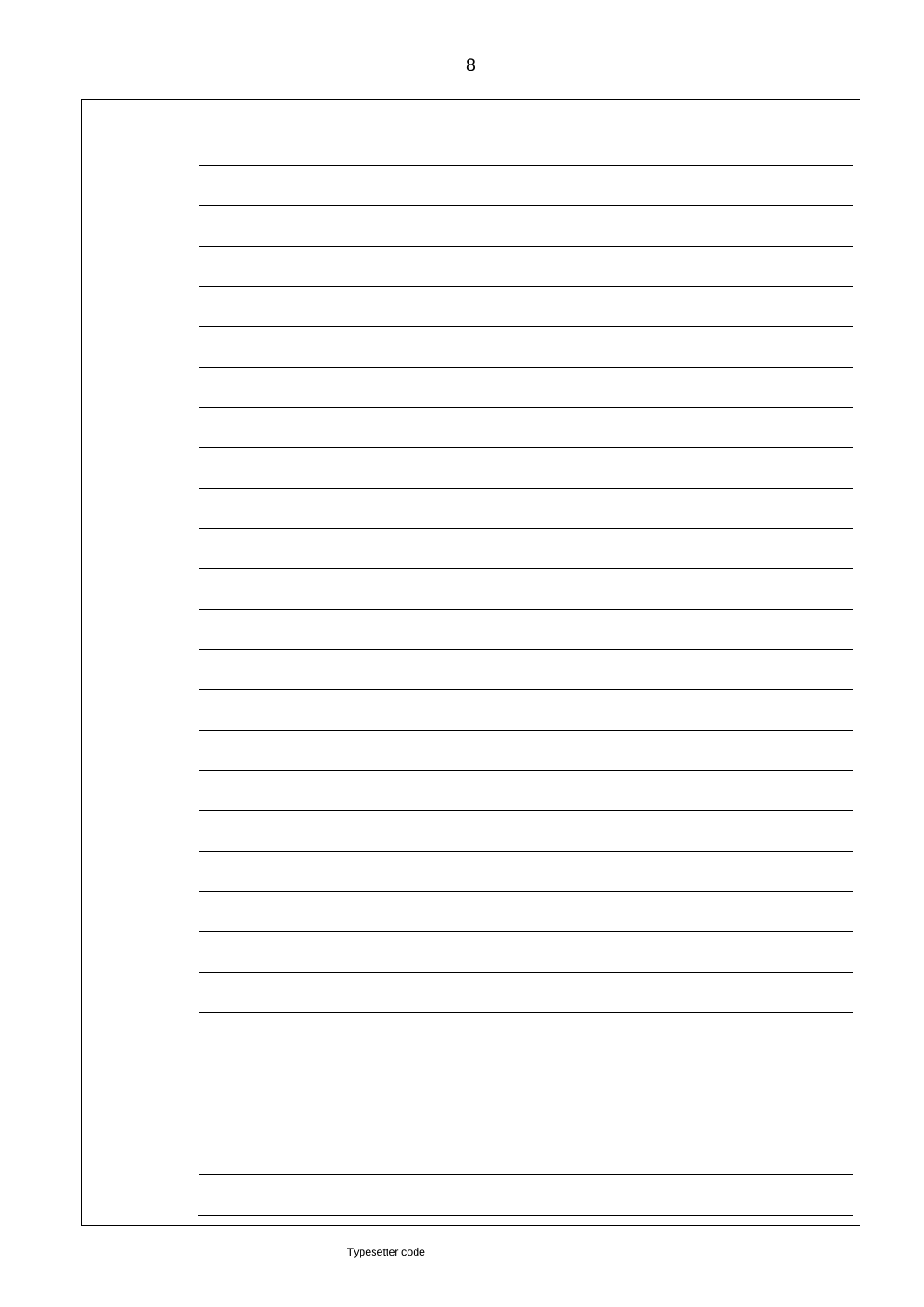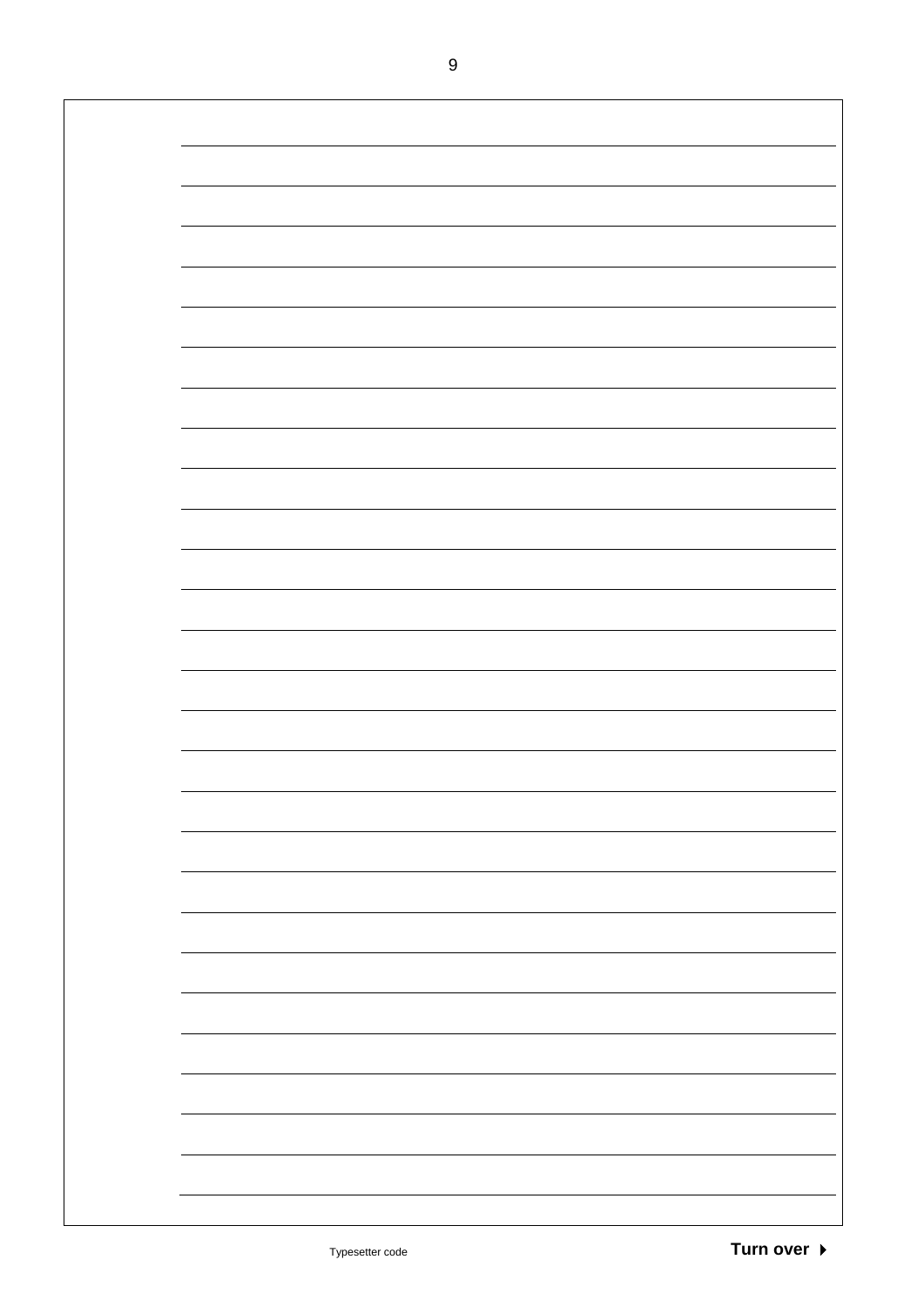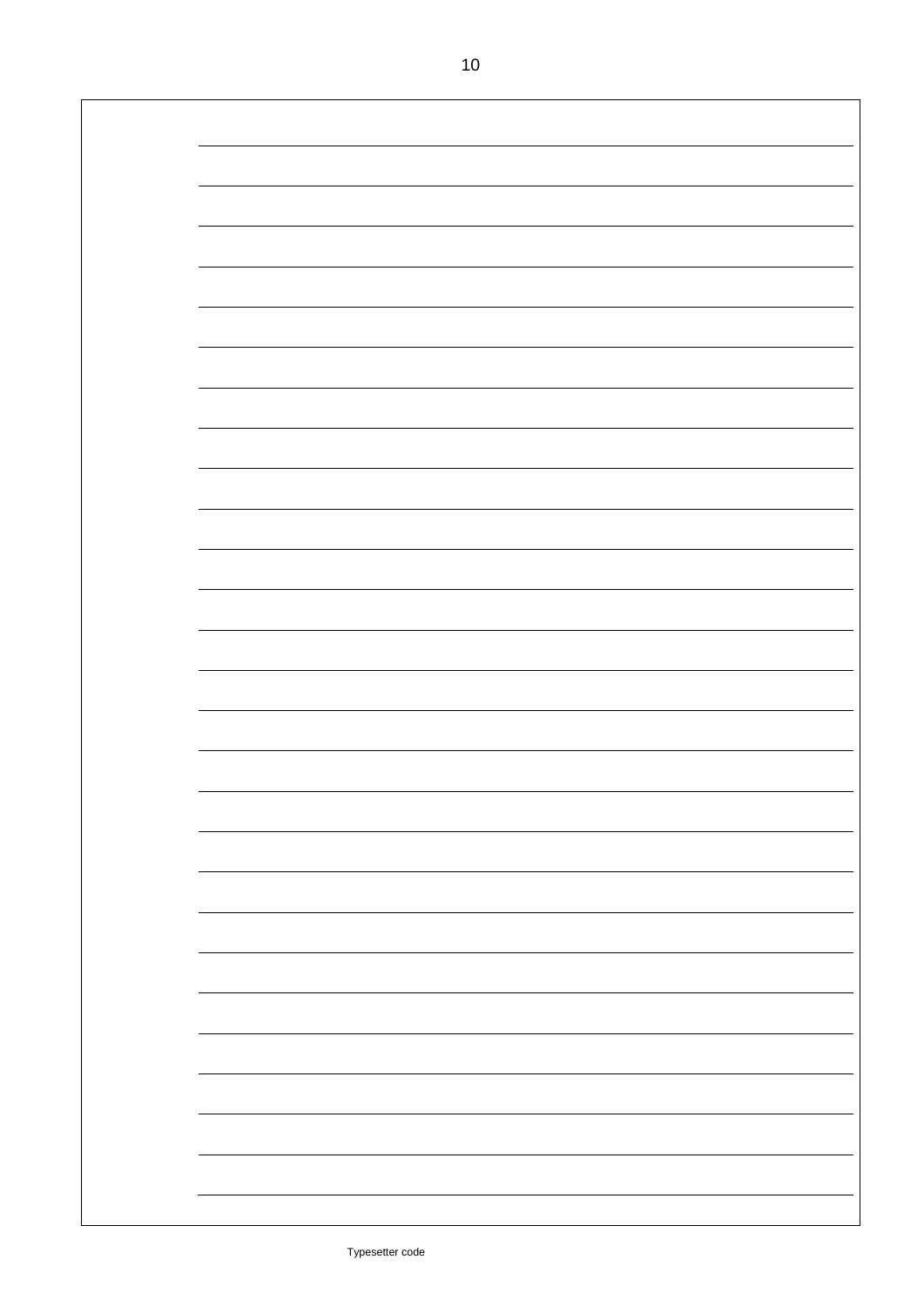|                  | <b>Section B: Writing</b>                                                                                        |  |  |  |  |
|------------------|------------------------------------------------------------------------------------------------------------------|--|--|--|--|
|                  | You are advised to spend about 45 minutes on this section.<br>Write in full sentences.                           |  |  |  |  |
|                  | You are reminded of the need to plan your answer.                                                                |  |  |  |  |
|                  | You should leave enough time to check your work at the end.                                                      |  |  |  |  |
|                  |                                                                                                                  |  |  |  |  |
| 5<br>$\mathbf 0$ | 'Festivals and fairs should be banned. They encourage bad behaviour and are<br>disruptive to local communities.' |  |  |  |  |
|                  | Write a letter to your local newspaper in which you argue for or against this<br>statement.                      |  |  |  |  |
|                  | (24 marks for content and organisation                                                                           |  |  |  |  |
|                  | 16 marks for technical accuracy)<br>[40 marks]                                                                   |  |  |  |  |
|                  |                                                                                                                  |  |  |  |  |
|                  |                                                                                                                  |  |  |  |  |
|                  |                                                                                                                  |  |  |  |  |
|                  |                                                                                                                  |  |  |  |  |
|                  |                                                                                                                  |  |  |  |  |
|                  |                                                                                                                  |  |  |  |  |
|                  |                                                                                                                  |  |  |  |  |
|                  |                                                                                                                  |  |  |  |  |
|                  |                                                                                                                  |  |  |  |  |
|                  |                                                                                                                  |  |  |  |  |
|                  |                                                                                                                  |  |  |  |  |
|                  |                                                                                                                  |  |  |  |  |
|                  |                                                                                                                  |  |  |  |  |
|                  |                                                                                                                  |  |  |  |  |
|                  |                                                                                                                  |  |  |  |  |
|                  |                                                                                                                  |  |  |  |  |
|                  |                                                                                                                  |  |  |  |  |
|                  |                                                                                                                  |  |  |  |  |
|                  |                                                                                                                  |  |  |  |  |
|                  |                                                                                                                  |  |  |  |  |
|                  |                                                                                                                  |  |  |  |  |
|                  |                                                                                                                  |  |  |  |  |
|                  |                                                                                                                  |  |  |  |  |
|                  |                                                                                                                  |  |  |  |  |
|                  |                                                                                                                  |  |  |  |  |
|                  |                                                                                                                  |  |  |  |  |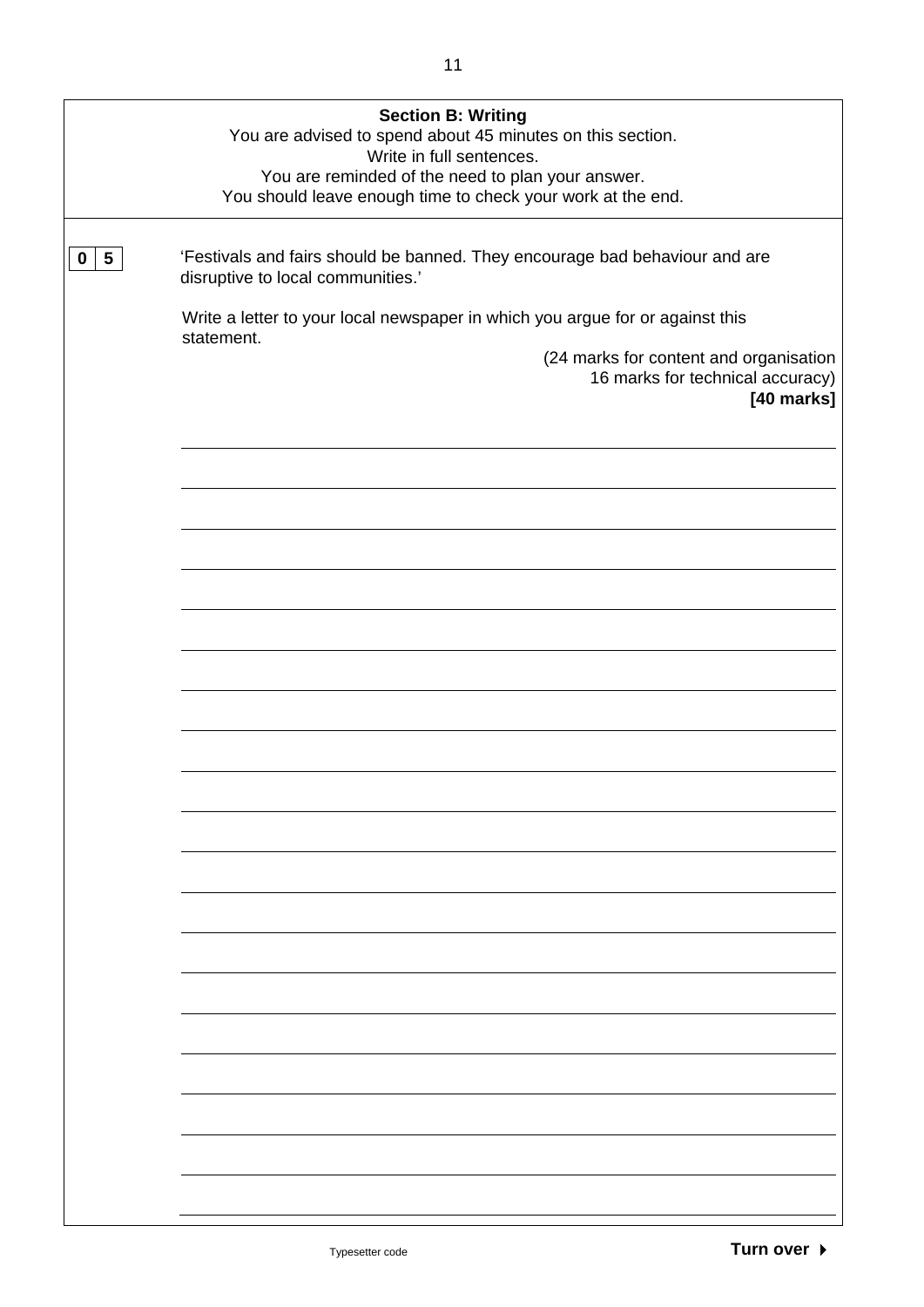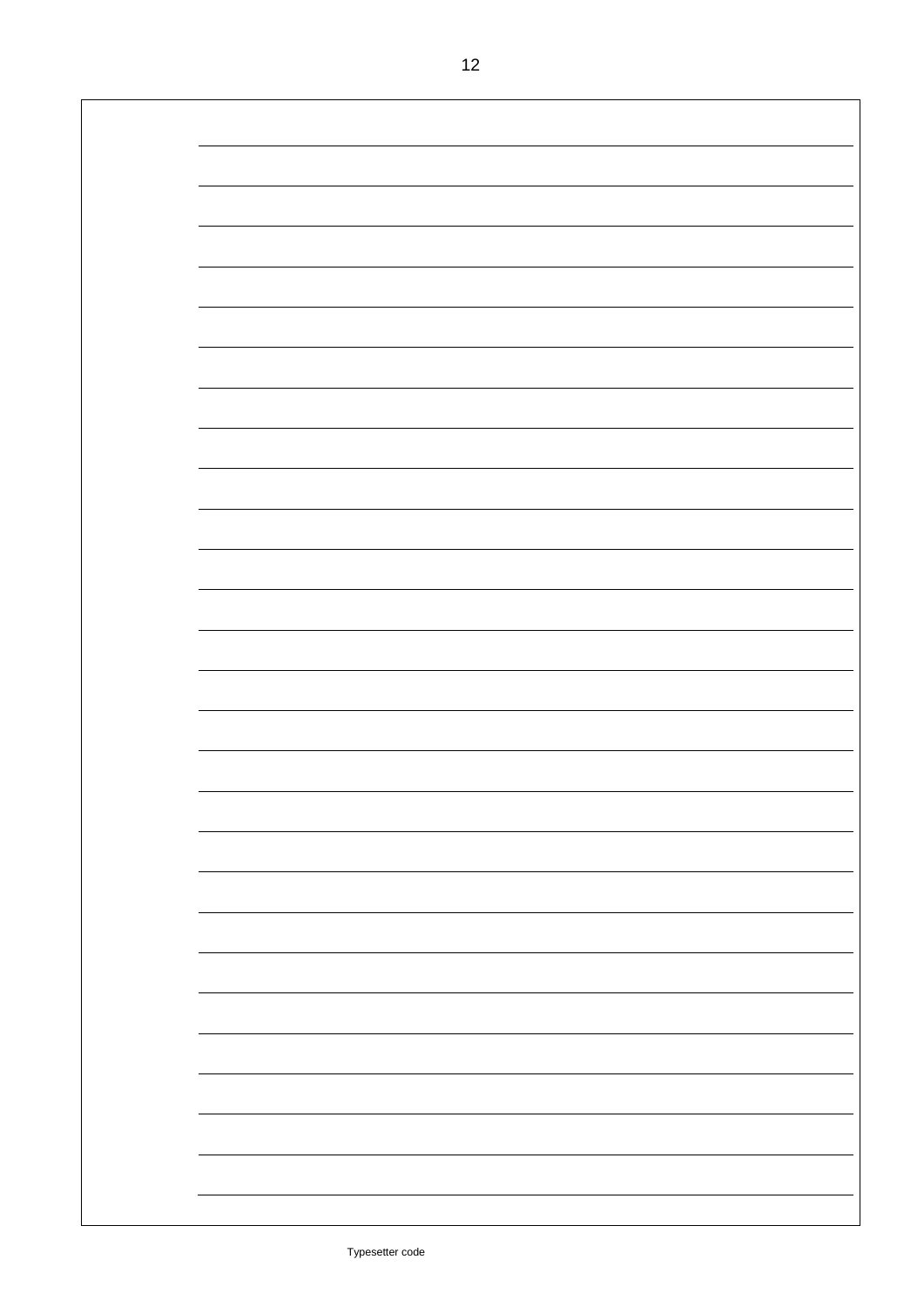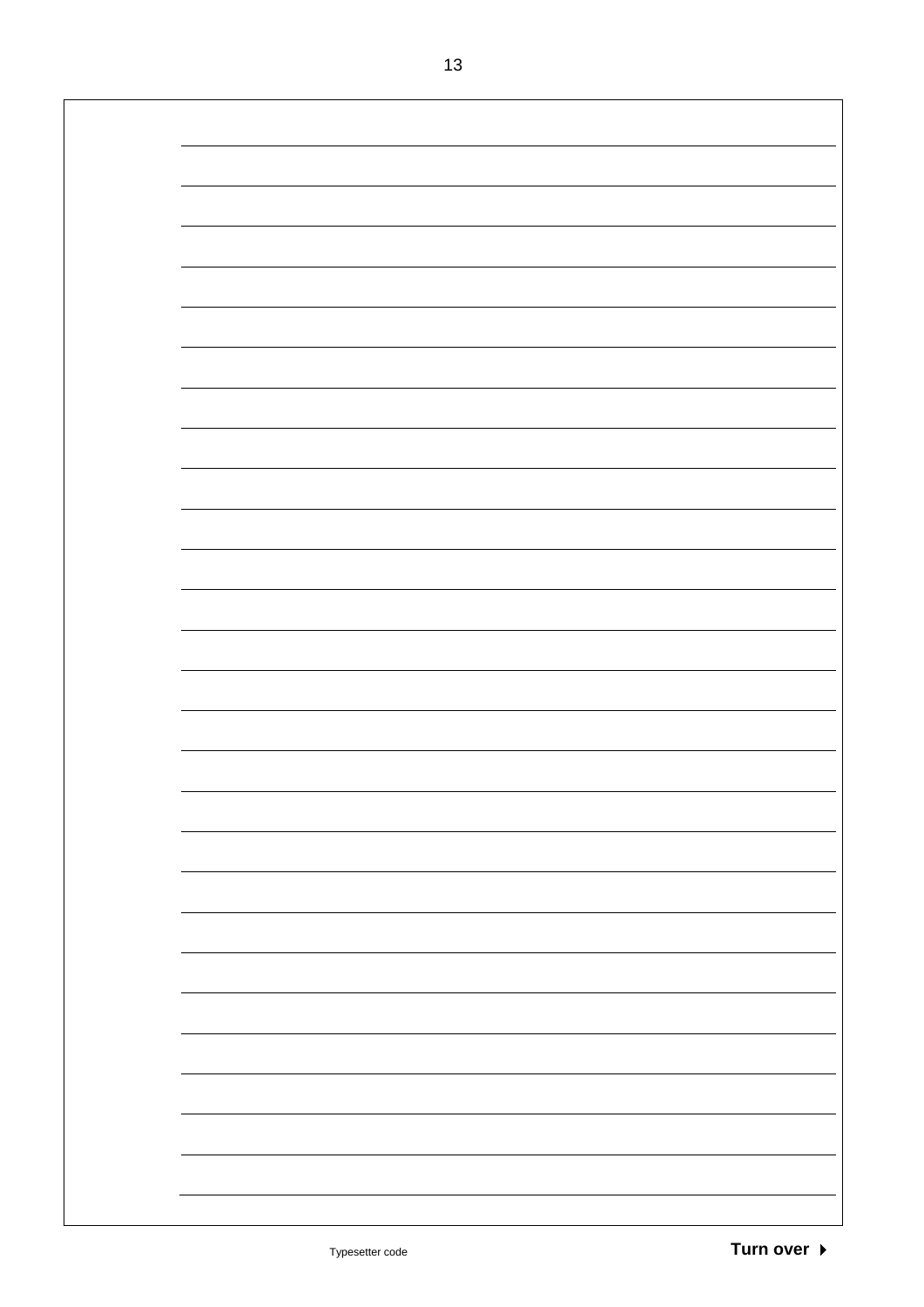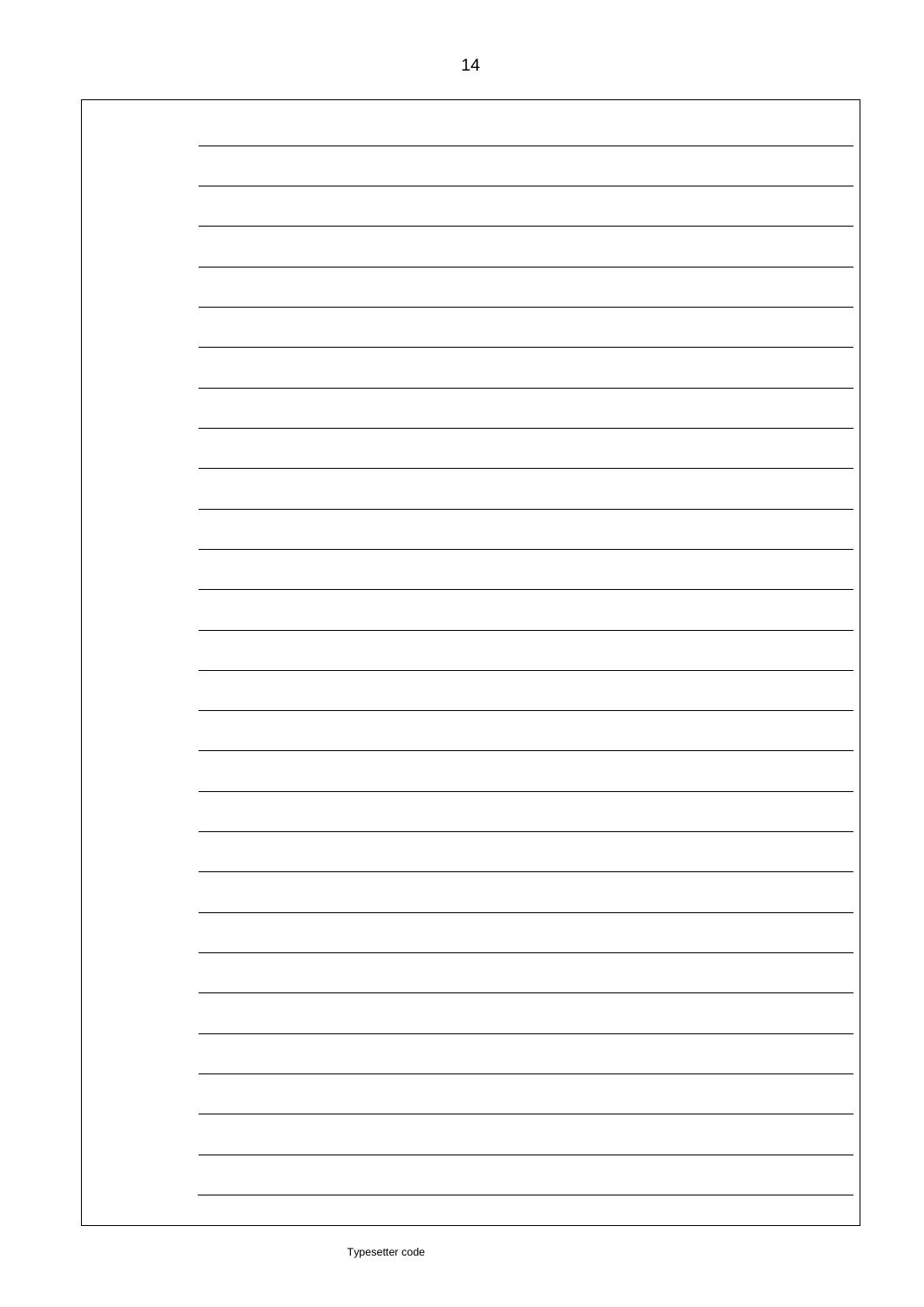